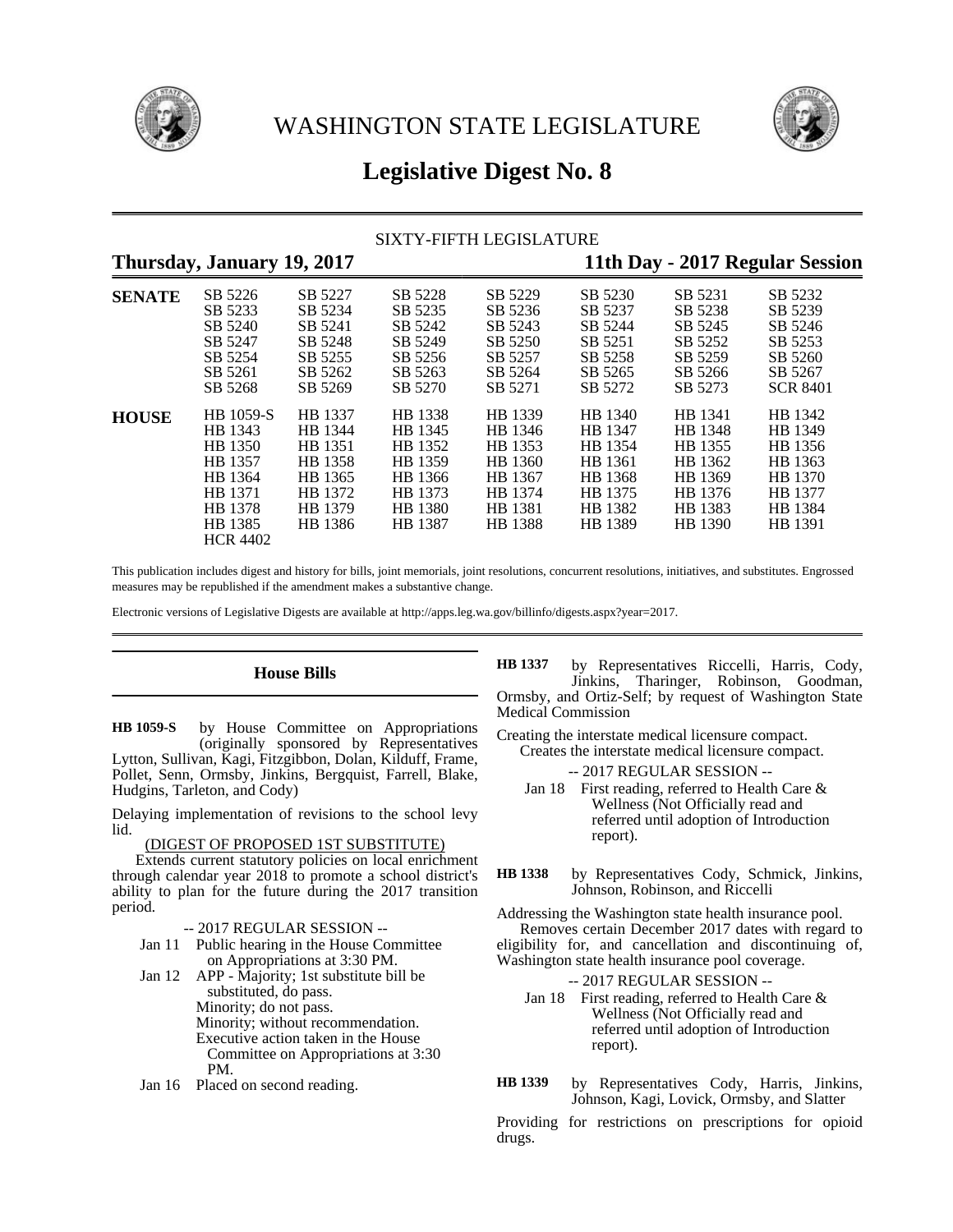Prohibits a practitioner, when issuing a prescription for an opioid drug to a patient for the first time for outpatient use, from issuing more than a seven-day supply.

Prohibits a dentist, when issuing a prescription for an opioid drug to a patient for the first time for outpatient use, from issuing more than a three-day supply.

| $-2017$ REGULAR SESSION $-$ |  |
|-----------------------------|--|
|-----------------------------|--|

- Jan 18 First reading, referred to Health Care & Wellness (Not Officially read and referred until adoption of Introduction report).
- by Representatives Cody, Harris, Jinkins, Johnson, Robinson, and Tharinger **HB 1340**

Modernizing substance use disorder professional practice.

Changes the name of the chemical dependency certification advisory committee to the substance use disorder certification advisory committee.

Changes the name of the division of alcohol and substance abuse to the behavioral health administration.

Revises various statutes to change the term "chemical dependency" to "substance use disorder."

-- 2017 REGULAR SESSION --

- Jan 18 First reading, referred to Health Care & Wellness (Not Officially read and referred until adoption of Introduction report).
- by Representatives Bergquist, McCaslin, Stonier, Muri, and Pollet **HB 1341**

Concerning professional certification for teachers and school administrators.

Changes the duties of the professional educator standards board with regard to professional certification for teachers and school administrators.

Prohibits the board from requiring professional certification for school administrators.

-- 2017 REGULAR SESSION --

- Jan 18 First reading, referred to Education (Not Officially read and referred until adoption of Introduction report).
- by Representatives Bergquist, Koster, Gregerson, and Pollet **HB 1342**

Allowing voted ballots to be returned electronically.

Requires the secretary of state or a county auditor to accept and file in his or her office electronic transmissions of voted ballots and declarations.

-- 2017 REGULAR SESSION --

Jan 18 First reading, referred to State Government (Not Officially read and referred until adoption of Introduction report).

by Representatives Wylie, Nealey, Appleton, Haler, Smith, Stambaugh, Sullivan, Young, Caldier, Gregerson, Hayes, Manweller, Vick, Tharinger, **HB 1343**

Klippert, Doglio, Dolan, Orwall, Dent, Stokesbary, Johnson, Stonier, Pike, Chapman, Steele, and Hargrove

Modifying the Washington main street program by increasing the total amount of tax credits allowed under the program and making administrative changes to the program.

Increases the total amount of tax credits allowed under Washington main street program and makes administrative changes to the program.

-- 2017 REGULAR SESSION --

Jan 18 First reading, referred to Community Development, Housing & Tribal Affairs (Not Officially read and referred until adoption of Introduction report).

by Representatives Dolan, Nealey, Doglio, Springer, Frame, Riccelli, Appleton, Ryu, Ormsby, and Goodman **HB 1344**

Extending the period for which a bond levy may be increased.

Extends the period for increasing a bond levy.

-- 2017 REGULAR SESSION --

Jan 18 First reading, referred to Finance (Not Officially read and referred until adoption of Introduction report).

by Representatives Fey, Johnson, Clibborn, Hayes, and Ortiz-Self **HB 1345**

Modifying certain vehicle filing fees.

Increases the cost for an application for: (1) A vehicle registration or any other right to operate a vehicle; and

- (2) A certificate of title.
	- -- 2017 REGULAR SESSION --
	- Jan 18 First reading, referred to Transportation (Not Officially read and referred until adoption of Introduction report).

by Representatives Springer, Muri, Dolan, Harris, Appleton, Tarleton, Cody, Santos, and Ortiz-Self **HB 1346**

Clarifying the authority of a nurse working in a school setting.

Allows only a registered nurse or an advanced registered nurse practitioner to supervise, direct, or evaluate a licensed nurse working in a school setting with respect to the practice of nursing.

Prohibits school administrators from interfering with nursing care provided by a registered nurse or an advanced registered nurse practitioner working in a school setting, but allows school administrators to supervise a registered nurse or an advanced registered nurse practitioner in all other aspects of employment.

### -- 2017 REGULAR SESSION --

Jan 18 First reading, referred to Education (Not Officially read and referred until adoption of Introduction report).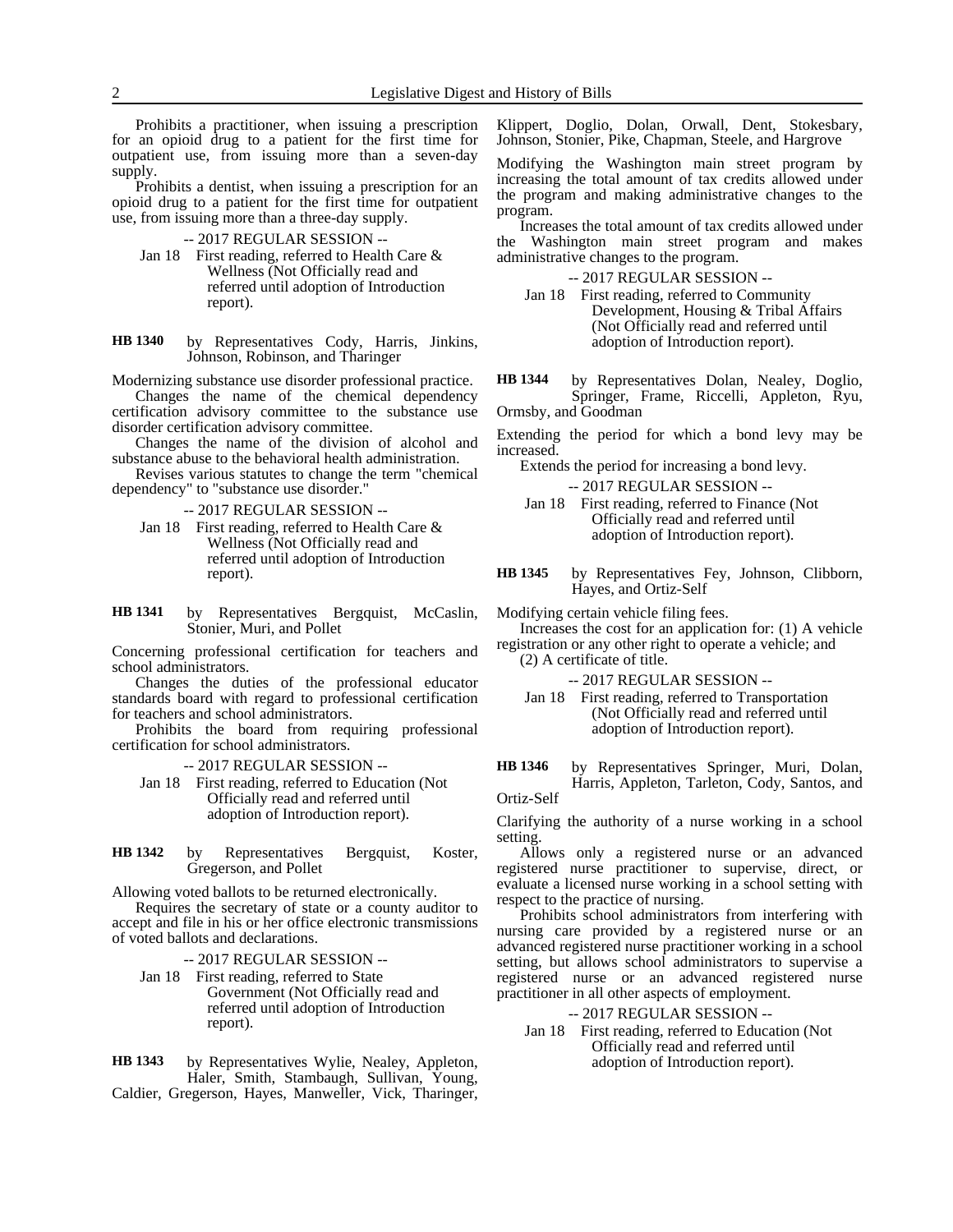by Representatives Riccelli, Holy, and Ormsby **HB 1347**

Concerning the creation of a countywide port district within a county containing no port districts.

Authorizes a port district, in a county with no port district and coextensive with the limits of the county, to be created by a ballot proposition submitted to the voters authorizing the creation of the port district.

Expires December 31, 2020.

-- 2017 REGULAR SESSION --

- Jan 18 First reading, referred to Local Government (Not Officially read and referred until adoption of Introduction report).
- by Representatives Taylor, Shea, Buys, Short, and Koster **HB 1348**

Concerning the priority in the state water code assigned to various beneficial uses.

Rectifies the divergence of state law from its constitutional underpinnings and instead establishes a prioritization in the state water code that assigns instream flow rights as junior to water rights that are applied to beneficial uses of potable water supply, water for agriculture and irrigation, and water for commercial and industrial purposes.

-- 2017 REGULAR SESSION --

Jan 18 First reading, referred to Agriculture  $\&$ Natural Resources (Not Officially read and referred until adoption of Introduction report).

#### by Representatives Taylor, Shea, Buys, Chandler, Short, Haler, and Koster **HB 1349**

Declaring any minimal cumulative impacts of permitexempt groundwater wells on water levels to be overwhelmingly offset by state investments in fish habitat improvement projects.

Declares that any cumulative de minimis impacts on instream or base flows that are associated with permitexempt groundwater withdrawals are deemed to be forever fully mitigated by the beneficial impacts on fish habitat that accrue from investments in state water resource improvement.

-- 2017 REGULAR SESSION --

- Jan 18 First reading, referred to Agriculture & Natural Resources (Not Officially read and referred until adoption of Introduction report).
- by Representatives Taylor, Shea, Griffey, Buys, Short, and Haler **HB 1350**

Concerning local jurisdictions electing to participate in local operated growth management planning.

Establishes the locally operated growth management act.

Addresses local jurisdictions electing to participate in local operated growth management.

Abolishes the growth management hearings board.

Requires the growth management hearings board to transfer its: (1) Reports, documents, surveys, books, records, files, papers, written material, office furnishings and equipment, motor vehicles, and other tangible property to the department of enterprise services; and

(2) Funds, credits, or other assets to the office of financial management.

Requires existing contracts and obligations to be terminated or transferred to the office of financial management.

Prohibits the growth management hearings board from accepting new petitions after July 1, 2017.

Requires the board to issue a final order or dismissal of a case without prejudice in all of its cases on or before June 30, 2017.

-- 2017 REGULAR SESSION --

Jan 18 First reading, referred to Environment (Not Officially read and referred until adoption of Introduction report).

by Representatives Sawyer, Vick, Springer, Barkis, Blake, Fitzgibbon, and Haler **HB 1351**

Authorizing, under one license, the sale of spirits, beer, and wine at retail for off-premises consumption.

Creates a combination spirits, beer, and wine license that allows the sale of wine and beer, including without limitation strong beer, at retail in bottles, cans, and original containers.

- -- 2017 REGULAR SESSION --
- Jan 18 First reading, referred to Commerce  $\&$ Gaming (Not Officially read and referred until adoption of Introduction report).

by Representatives Barkis, Chapman, J. Walsh, Shea, Koster, Wilcox, McCabe, Harmsworth, Cody, Tarleton, Kretz, Schmick, Short, Vick, Harris, Manweller, Smith, Stokesbary, MacEwen, Nealey, Condotta, Orcutt, Lytton, Springer, Kirby, Blake, Caldier, Jinkins, Taylor, Pike, Hayes, Muri, Holy, Haler, Steele, Kilduff, and Tharinger **HB 1352**

Concerning licensing and regulatory requirements of small business owners.

Requires the attorney general to review the administrative procedure act, as well as related administrative rules, similar statutes, and case law, to identify the current rights and protections afforded to small business owners selected for agency enforcement actions including inspections, audits, site visits, or record review.

Requires the department of agriculture, department of ecology, employment security department, department of labor and industries, department of revenue, and state fire marshal to: (1) Review provisions of their governing statutes, administrative rules, policy statements, guidance, and directives to identify the current rights and protections afforded to small business owners that are selected for inspection, audit, or other enforcement action by the agency; and

(2) No later than August 31, 2017, provide the attorney general with certain information.

Expires December 31, 2017.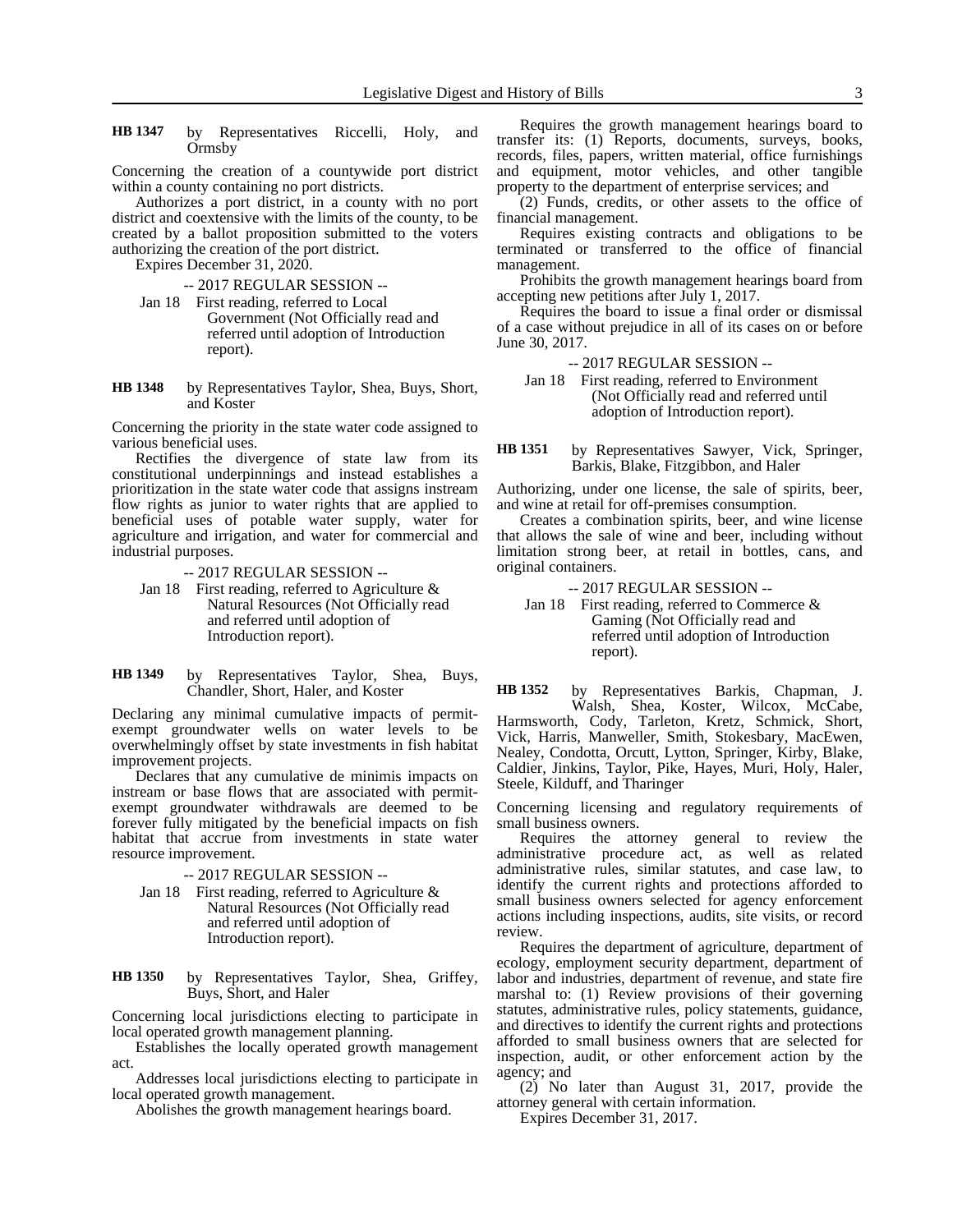-- 2017 REGULAR SESSION --

- Jan 18 First reading, referred to State Government (Not Officially read and referred until adoption of Introduction report).
- by Representatives Dent, Blake, Buys, and Hayes **HB 1353**

Commissioning an elk management pilot project that focuses initially on the Colockum elk herd.

Requires the department of fish and wildlife to: (1) Conduct an elk management pilot project to explore the viability of various wildlife management actions to reduce elk highway collisions and elk damage to private crop lands; and

(2) Work with the department of transportation to explore the viability of various wildlife management actions to reduce elk highway collisions, initially focusing on reducing traffic collisions along interstate highways within the range of the herd.

Expires July 1, 2021.

- -- 2017 REGULAR SESSION --
- Jan 18 First reading, referred to Agriculture & Natural Resources (Not Officially read and referred until adoption of Introduction report).

by Representatives Cody, Short, Clibborn, DeBolt, Tharinger, Caldier, Rodne, Riccelli, Harris, Appleton, Muri, Kagi, Ormsby, Stanford, and Ortiz-Self **HB 1354**

Addressing the department of social and health services responses to reports of abandonment, abuse, financial exploitation, or neglect in certain long-term care settings.

Requires the department of social and health services, in the case of a report of abandonment, abuse, financial exploitation, or neglect in an adult family home or assisted living facility, to designate the unit responsible for conducting inspections as the entity to initiate the first response to a report on behalf of the department.

- -- 2017 REGULAR SESSION --
- Jan 18 First reading, referred to Health Care & Wellness (Not Officially read and referred until adoption of Introduction report).

#### by Representatives Jinkins and Rodne **HB 1355**

Concerning the authority of the public safety review panel.

Finds that: (1) Persons subject to commitment following a determination of not guilty by reason of insanity present unique diagnostic, treatment, supervisory, and public safety challenges that differ substantially from other groups subject to civil commitment; and

(2) A centralized, quasi-judicial administrative review board with specialized expertise in the unique nature of this population and their public safety challenges will enhance both patient care and public safety.

Addresses the authority of the public safety review panel.

-- 2017 REGULAR SESSION --

Jan 18 First reading, referred to Judiciary (Not Officially read and referred until adoption of Introduction report).

by Representative Haler; by request of Washington State Medical Commission **HB 1356**

Concerning physician limited licenses.

Addresses the medical quality assurance commission's issuance of limited licenses for physicians.

-- 2017 REGULAR SESSION --

- Jan 18 First reading, referred to Health Care & Wellness (Not Officially read and referred until adoption of Introduction report).
- by Representatives Sawyer, Appleton, Ormsby, and Santos **HB 1357**

Concerning tribal-state relations.

Addresses issues of mutual concern to the tribes and the state.

Creates the joint summit council on Indian affairs which is part of the legislative branch of state government.

Creates an administrative committee that consists of the legislative members of the council.

-- 2017 REGULAR SESSION --

Jan 18 First reading, referred to Community Development, Housing & Tribal Affairs (Not Officially read and referred until adoption of Introduction report).

by Representatives Griffey and Cody **HB 1358**

Concerning reimbursement for services provided pursuant to community assistance referral and education services programs.

Requires the state health care authority to adopt standards for the reimbursement of health care services provided to eligible clients by fire departments pursuant to a community assistance referral and education services program.

Requires the standards to allow payment for covered health care services provided to individuals whose medical needs do not require ambulance transport to an emergency department.

-- 2017 REGULAR SESSION --

Jan 18 First reading, referred to Health Care & Wellness (Not Officially read and referred until adoption of Introduction report).

by Representatives Jinkins, Harris, Macri, Kilduff, Riccelli, Cody, Slatter, Appleton, Kloba, Frame, and Doglio **HB 1359**

Concerning notice of charity care availability at time of billing and collection.

Addresses health data and charity care provisions with regard to requirements of billing statements, other written communications, and oral communications concerning billing or collection of a hospital bill.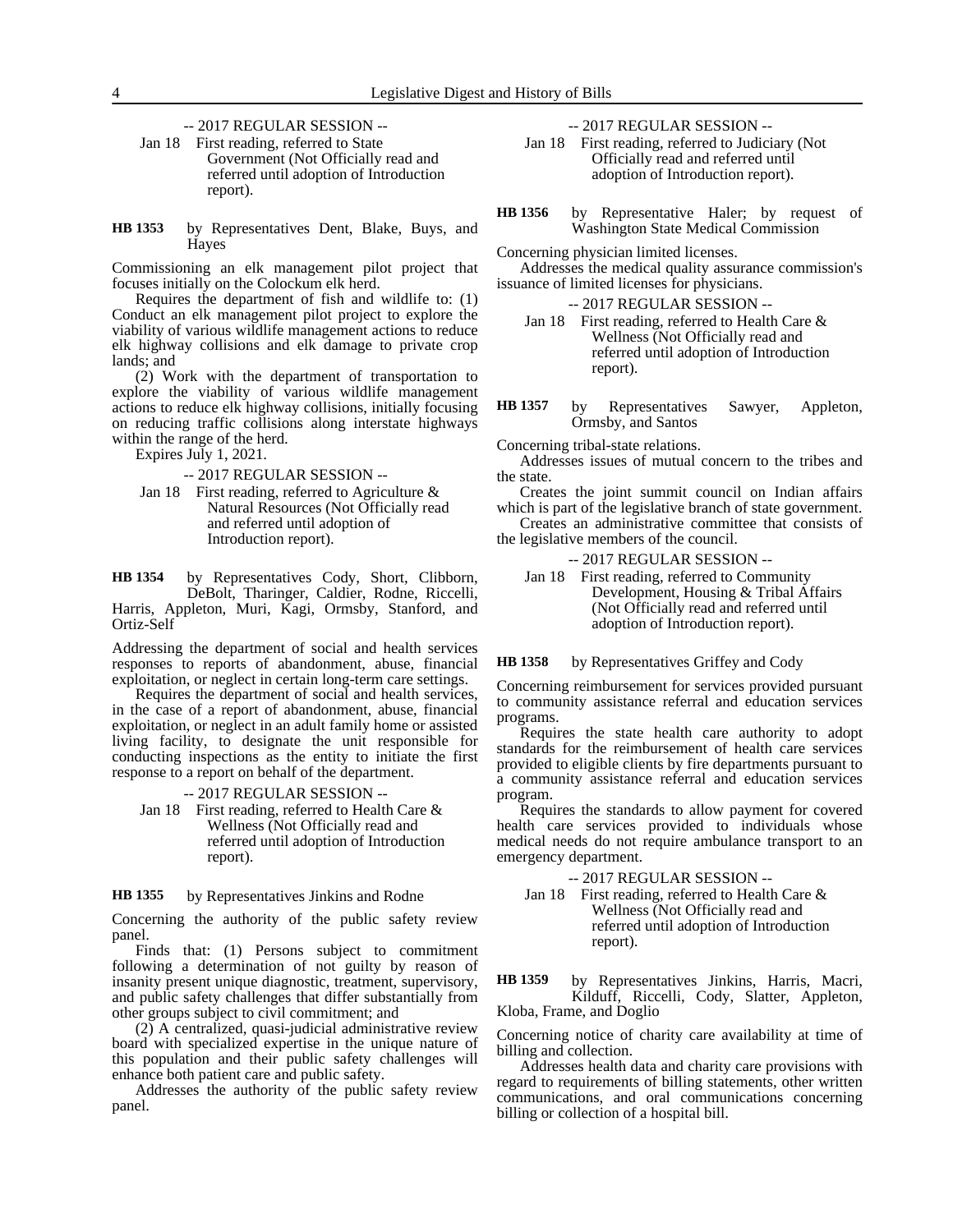-- 2017 REGULAR SESSION --

Jan 18 First reading, referred to Health Care & Wellness (Not Officially read and referred until adoption of Introduction report).

by Representatives Wylie, Smith, Kirby, Short, Nealey, Kretz, Young, Shea, Hayes, Muri, and Holy **HB 1360**

Allowing incremental electricity produced as a result of efficiency improvements to hydroelectric generation projects whose energy output is marketed by the Bonneville power administration to qualify as an eligible renewable resource under the energy independence act.

Revises the definition of "eligible renewable resource," for purposes of the energy independence act, to include: (1) That portion of incremental electricity produced as a result of efficiency improvements attributable to a qualifying utility's share of the electricity output from hydroelectric generation projects whose energy output is marketed by the Bonneville power administration where the additional generation does not result in new water diversions or impoundments; and

(2) The environmental attributes, including renewable energy credits, from (1) above, transferred to investorowned utilities pursuant to the Bonneville power administration's residential exchange program.

Authorizes a qualifying utility to use eligible renewable resources identified in (1) and (2) above to meet its compliance obligation.

-- 2017 REGULAR SESSION --

Jan 18 First reading, referred to Technology & Economic Development (Not Officially read and referred until adoption of Introduction report).

#### by Representative Manweller **HB 1361**

Creating the Washington effective licensing port and eliminating various occupational licensure and certification requirements.

Creates a Washington effective licensing port and eliminates certain occupational licensure and certification requirements.

Requires the department of licensing to create the comprehensive and user-friendly web site for public comment on and review of all individuals working in one or more of the following occupations: (1) Animal massage;

(2) Auctioneer;

- (3) Boxing announcer;
- (4) Food fish or game fishing guide, or both;
- (5) Landscape architect;
- (6) Manicurist; and

(7) Horse floater.

Requires those individuals working in the state, in one or more of the occupations, to have an active registration profile on the web site.

### -- 2017 REGULAR SESSION --

Jan 18 First reading, referred to Business & Financial Services (Not Officially read and referred until adoption of Introduction report).

by Representatives Manweller, Hargrove, Haler, Van Werven, Holy, Shea, and Stambaugh **HB 1362**

Creating an academic bill of rights.

Establishes the campus free expression act and the academic freedom and whistleblower protection act.

Creates an academic bill of rights.

-- 2017 REGULAR SESSION --

Jan 18 First reading, referred to Higher Education (Not Officially read and referred until adoption of Introduction report).

by Representatives Sells, Haler, Pollet, Stambaugh, Senn, Condotta, Kilduff, Dolan, Bergquist, Stonier, Lovick, Gregerson, and Ortiz-Self; by request of Workforce Training and Education Workforce Training and Education Coordinating Board **HB 1363**

Updating workforce investment act references and making no substantive changes.

Makes nonsubstantive changes and updates workforce investment act references.

-- 2017 REGULAR SESSION -- Jan 18 First reading, referred to Higher Education (Not Officially read and referred until adoption of Introduction

by Representatives Cody, Macri, Clibborn, Pettigrew, Farrell, Stonier, Jinkins, Kagi, Fitzgibbon, Gregerson, Tharinger, Robinson, Appleton, and Kloba **HB 1364**

Establishing the practice of dental therapy.

report).

Creates new credentials for dental therapists.

- -- 2017 REGULAR SESSION --
- Jan 18 First reading, referred to Health Care & Wellness (Not Officially read and referred until adoption of Introduction report).
- by Representatives Ortiz-Self, Pettigrew, Hargrove, Ryu, Lovick, and Ormsby **HB 1365**

Requiring the use of trained meeting facilitators in certain planning meetings involving children, parents, caregivers, and others.

Ensures that facilitators guide the decision-making process in all child welfare shared planning meetings, unless the department of social and health services finds good cause to proceed without a facilitator.

-- 2017 REGULAR SESSION --

- Jan 18 First reading, referred to Early Learning & Human Services (Not Officially read and referred until adoption of Introduction report).
- by Representatives Ortiz-Self, Hargrove, Caldier, Tarleton, Pettigrew, Gregerson, **HB 1366**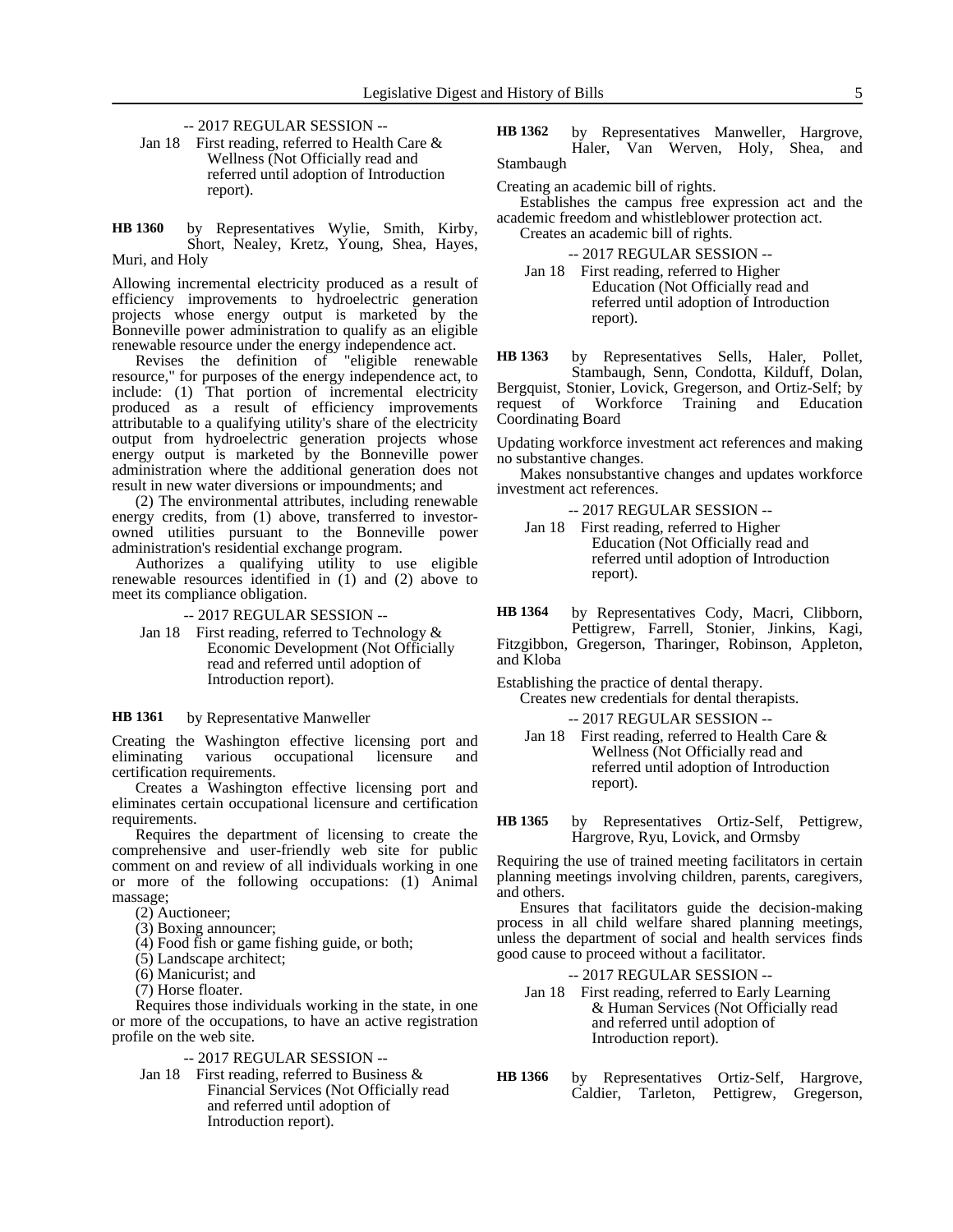Kilduff, Senn, Ryu, Appleton, Goodman, Lovick, Ormsby, and Frame

Concerning family reunification in the child welfare process.

Requires the department of social and health services to convene a parent-child visitation work group to: (1) Engage relevant stakeholders to include biological parents involved in or with experience in the child welfare process; and

(2) Develop and implement changes in policy or practice to increase the amount and quality of parent-child visitation.

Includes in the definition of "remedial services," for purposes of the juvenile court act, services and activities designed to facilitate access to and visitation of children by parents and siblings except in cases where a court limits visitation.

-- 2017 REGULAR SESSION --

- Jan 18 First reading, referred to Early Learning & Human Services (Not Officially read and referred until adoption of Introduction report).
- by Representatives MacEwen, Haler, and Muri **HB 1367**

Concerning the maintenance and repair of private roadways impacting the public interest.

Addresses a local government's maintenance and repair of private roadways.

-- 2017 REGULAR SESSION --

Jan 18 First reading, referred to Local Government (Not Officially read and referred until adoption of Introduction report).

by Representatives Johnson, Springer, Stambaugh, Robinson, Appleton, Jinkins, McCabe, Ortiz-Self, Haler, and Riccelli **HB 1368**

Requiring transparency in underwriting and rating personal insurance.

Requires an insurer, if the amount of a premium charged by an insurer to an insured under a personal insurance policy is increasing at renewal, to deliver or mail written notification of the significant reasons for the premium increase to the insured at least twenty days before the expiration of the current policy period.

-- 2017 REGULAR SESSION --

- Jan 18 First reading, referred to Business & Financial Services (Not Officially read and referred until adoption of Introduction report).
- by Representatives Hayes, Muri, Kilduff, Appleton, and Lovick **HB 1369**

Defining veteran for the purpose of receiving certain benefits.

Revises the definition of "veteran," for the purpose of receiving certain benefits, to include a person who is in receipt of separation orders or documents that characterize his or her service as honorable.

-- 2017 REGULAR SESSION --

Jan 18 First reading, referred to Community Development, Housing & Tribal Affairs (Not Officially read and referred until adoption of Introduction report).

by Representatives Kilduff, Muri, Sawyer, Kirby, Holy, and Appleton **HB 1370**

Addressing community safety at eastern and western state hospitals.

Requires western state hospital and eastern state hospital to enter into a contract with the city where the respective hospital is located to compensate the city for providing public safety services, including 911 response service and police calls.

Requires western state hospital to enter into a contract with the city in which it is located for the provision of community policing services at the hospital and in the surrounding areas.

-- 2017 REGULAR SESSION --

Jan 18 First reading, referred to Appropriations (Not Officially read and referred until adoption of Introduction report).

by Representatives Farrell, Lovick, Haler, Harris, Clibborn, Orwall, Kagi, Robinson, Appleton, Ryu, Goodman, Tarleton, Gregerson, Sells, Ormsby, and Cody **HB 1371**

Modifying the infraction of and penalties for distracted driving.

Revises distracted driving provisions with regard to portable electronic devices which are defined as a device that is capable of wireless communication or electronic data retrieval and is not manufactured primarily for handsfree use in a motor vehicle.

-- 2017 REGULAR SESSION --

Jan 18 First reading, referred to Transportation (Not Officially read and referred until adoption of Introduction report).

by Representatives Farrell, Pollet, Peterson, Doglio, Appleton, Frame, Stanford, Cody, Gregerson, Macri, Pettigrew, Goodman, Tarleton, Ormsby, and Ortiz-Self **HB 1372**

Updating the framework for reducing greenhouse gas emissions in Washington based upon best available climate science.

Changes the responsibilities of the state with regard to the reduction of greenhouse gas emissions.

-- 2017 REGULAR SESSION --

Jan 18 First reading, referred to Environment (Not Officially read and referred until adoption of Introduction report).

by Representatives Bergquist, Barkis, Blake, Vick, and Kirby **HB 1373**

Concerning the means of communication between a buyer or lessee and an auto dealer during the "bushing" period.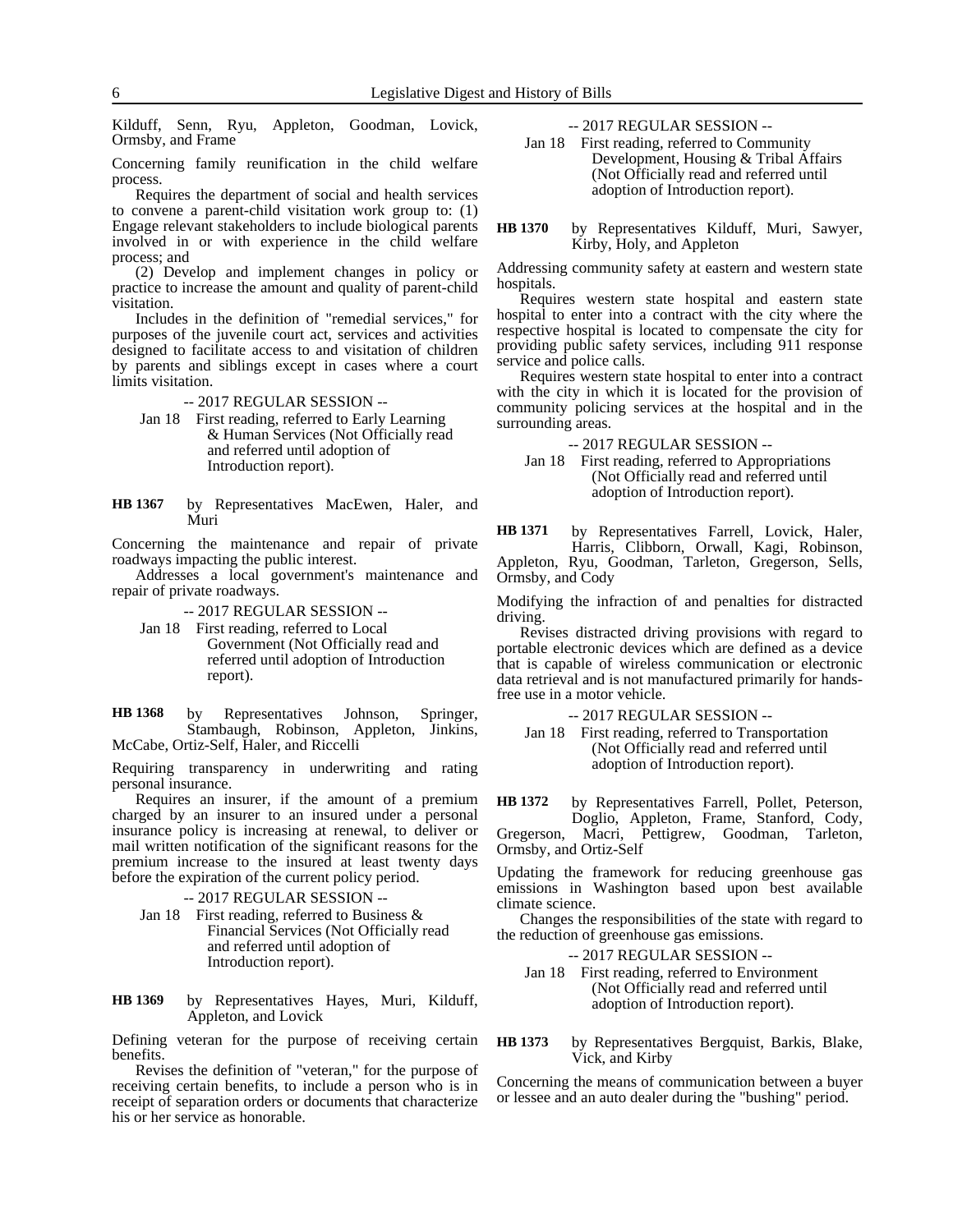Revises auto dealer provisions with regard to communication options between a buyer or lessee and an auto dealer during the bushing period.

-- 2017 REGULAR SESSION --

Jan 18 First reading, referred to Business & Financial Services (Not Officially read and referred until adoption of Introduction report).

by Representatives Dolan, Harris, Doglio, Caldier, Sullivan, Kilduff, Ortiz-Self, Robinson, Bergquist, Santos, and Pollet **HB 1374**

Concerning the calculation of years of service for educational staff associate positions for salary allocation purposes.

Addresses educational staff associate positions for salary allocation purposes with regard to the calculation of years of service in a nonschool position.

-- 2017 REGULAR SESSION --

Jan 18 First reading, referred to Appropriations (Not Officially read and referred until adoption of Introduction report).

by Representatives Van Werven, Tarleton, Orwall, Griffey, Haler, Holy, McCabe, Young, Dent, Riccelli, Bergquist, Buys, Kraft, Kagi, Ryu, Muri, Goodman, Lovick, Frame, and Hargrove **HB 1375**

Providing students at community and technical colleges with the costs of required course materials.

Requires community and technical colleges to indicate the cost of required textbooks or other course materials to students in the online course description used during the registration process.

- -- 2017 REGULAR SESSION --
- Jan 18 First reading, referred to Higher Education (Not Officially read and referred until adoption of Introduction report).

by Representatives Peterson, Goodman, Tarleton, Gregerson, Ormsby, Bergquist, and Stanford **HB 1376**

Concerning paint stewardship.

Creates an architectural paint recovery program that will be enforced by the department of ecology.

Requires all producers of architectural paint selling in or into the state to participate in an approved state paint stewardship plan.

Prohibits a producer or paint retailer from selling or offering for sale architectural paint in the state unless the producer or brand of architectural paint is participating in an approved stewardship plan.

Exempts from disclosure under the public records act, records filed with the department of ecology under this act that a court has determined are confidential valuable commercial information.

Creates the paint product stewardship account.

-- 2017 REGULAR SESSION --

Jan 18 First reading, referred to Environment (Not Officially read and referred until adoption of Introduction report).

by Representatives Ortiz-Self, Stonier, Santos, Lovick, Gregerson, Peterson, Ryu, Appleton, Fitzgibbon, Goodman, Bergquist, and Doglio **HB 1377**

Improving students' mental health by enhancing nonacademic professional services.

Addresses the role of a school counselor, a social worker, and a psychologist in promoting student achievement and creating a safe learning environment.

Requires first-class school districts to provide at least one hour of professional collaboration for school counselors, social workers, and psychologists that focuses on recognizing signs of emotional or behavioral distress in students.

Creates the professional collaboration lighthouse grant program to assist school districts with early adoption and implementation of mental health professional collaboration time.

Requires the professional educator standards board to convene a task force on school counselors, psychologists, and social workers to review certain issues.

-- 2017 REGULAR SESSION --

Jan 18 First reading, referred to Education (Not Officially read and referred until adoption of Introduction report).

by Representatives Graves, Jinkins, and Rodne **HB 1378**

Concerning disqualification of judges.

Prohibits a superior court judge from sitting to hear or try an action or proceeding if he or she has been disqualified.

Authorizes a party to, or an attorney appearing in, an action or proceeding in a superior court to disqualify a judge from hearing the matter, subject to certain limitations.

-- 2017 REGULAR SESSION --

Jan 18 First reading, referred to Judiciary (Not Officially read and referred until adoption of Introduction report).

by Representatives Orwall, Stambaugh, Blake, Holy, Pollet, Tarleton, Haler, Sells, Goodman, Lovick, Frame, Kilduff, Doglio, and Stanford **HB 1379**

Implementing a comprehensive approach to suicide prevention and behavioral health in higher education.

Repeals the July 2017 expiration date for the mental health and suicide prevention in higher education task force and provides a new July 2019 expiration date for the task force.

Declares an intent to implement task force recommendations.

Requires the department of health to: (1) In collaboration with the student achievement council, develop a statewide resource for behavioral health and suicide prevention for postsecondary institutions; and

(2) Establish the components of the statewide resource by working with the task force and other entities or persons that the department and the task force deem appropriate.

Creates the suicide prevention in higher education grant program to provide funding for postsecondary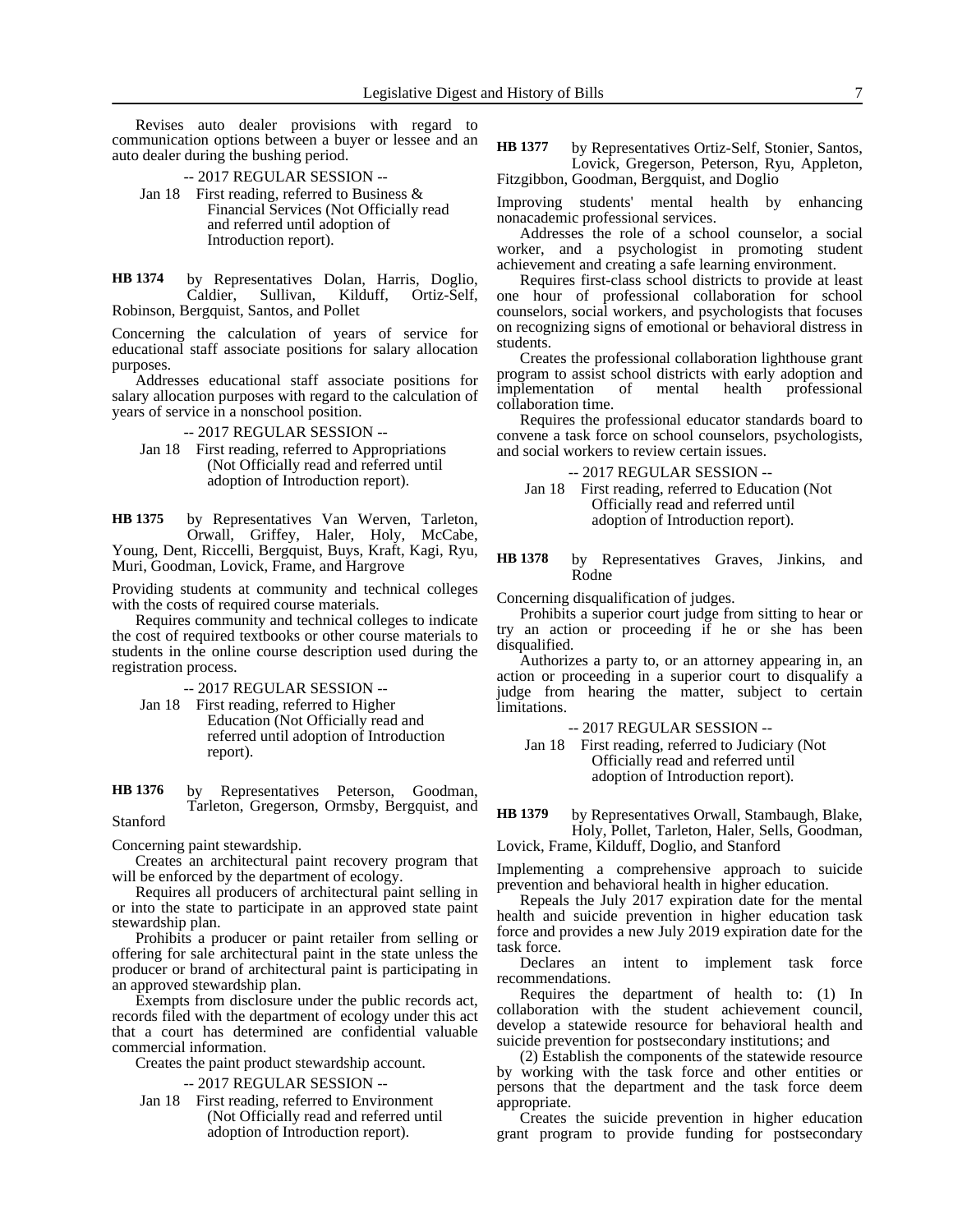institutions to develop basic infrastructure and strategic plans to support behavioral health promotion and suicide prevention.

-- 2017 REGULAR SESSION --

- Jan 18 First reading, referred to Higher Education (Not Officially read and referred until adoption of Introduction report).
- by Representatives Shea, Blake, Taylor, J. Walsh, Condotta, Hayes, Haler, and Koster **HB 1380**

Repealing background check provisions for gun sales and transfers relating to Initiative Measure No. 594.

Repeals provisions on background checks for gun sales and transfers relating to Initiative Measure No. 594.

-- 2017 REGULAR SESSION --

Jan 18 First reading, referred to Judiciary (Not Officially read and referred until adoption of Introduction report).

by Representatives Shea, Blake, J. Walsh, Taylor, McCaslin, Koster, Volz, Holy, Irwin, Condotta, Hayes, and Haler **HB 1381**

Increasing reciprocity for concealed pistol licenses.

Addresses concealed pistol licenses and the right to carry a gun in this state when licensed in another state.

-- 2017 REGULAR SESSION --

- Jan 18 First reading, referred to Judiciary (Not Officially read and referred until adoption of Introduction report).
- by Representatives Shea, Taylor, Manweller, Short, Buys, Kretz, Chandler, Young, Hayes, Holy, and Haler **HB 1382**

Establishing a rebuttable presumption that permit-exempt groundwater withdrawals do not impair instream flows or base flows.

Establishes a rebuttable presumption that permitexempt groundwater withdrawals do not impair instream flows or base flows.

-- 2017 REGULAR SESSION --

Jan 18 First reading, referred to Environment (Not Officially read and referred until adoption of Introduction report).

#### by Representative Muri **HB 1383**

Concerning the number of adult family homes permitted in residential neighborhoods.

Requires the rules and standards for adult family homes to recognize the additional vehicular traffic and need for services that adult family homes require in residential neighborhoods.

Requires the rules and standards adopted by the department of social and health services to provide that no more than two adult family homes may be located within a four block area of a residential community.

-- 2017 REGULAR SESSION --

Jan 18 First reading, referred to Health Care & Wellness (Not Officially read and

referred until adoption of Introduction report).

by Representatives Goodman, Stambaugh, Kilduff, Griffey, Jinkins, Lytton, Senn, **HB 1384**

Stanford, Kagi, Appleton, Tarleton, Ormsby, and Doglio

Concerning sexual assault protection orders.

Addresses the duration and renewal of an ex parte order regarding sexual assault protection.

-- 2017 REGULAR SESSION --

Jan 18 First reading, referred to Judiciary (Not Officially read and referred until adoption of Introduction report).

by Representatives Stambaugh, Tarleton, Van Werven, and Orwall **HB 1385**

Concerning the regulation of programs of yoga practice or instruction as private vocational schools.

- Addresses private vocational school provisions and the regulation of programs of yoga practice or instruction.
	- -- 2017 REGULAR SESSION --
	- Jan 18 First reading, referred to Higher Education (Not Officially read and referred until adoption of Introduction report).
- by Representatives Stambaugh, Manweller, Pettigrew, Rodne, Springer, and Orwall **HB 1386**

Concerning the employee status of language translators and interpreters.

Exempts the following from mandatory coverage under the state industrial insurance act: Services performed by language translators or interpreters that are provided for others through an agent or broker.

-- 2017 REGULAR SESSION --

Jan 18 First reading, referred to Labor & Workplace Standards (Not Officially read and referred until adoption of Introduction report).

by Representatives Jinkins, Peterson, Doglio, Farrell, Robinson, Lytton, Senn, Pollet, **HB 1387**

Tharinger, Chapman, Kagi, Pettigrew, Cody, Fitzgibbon, Appleton, Gregerson, Ormsby, Frame, Bergquist, and Stanford; by request of Attorney General

Concerning enhanced background checks and licensure for assault weapons and large capacity magazines.

Requires a person to be in possession of an assault weapon license in order to possess, manufacture, transport, purchase, acquire, transfer, deliver, import, sell, or offer to sell an assault weapon or large capacity magazine.

Requires the chief of police of a municipality or the sheriff of a county, within thirty days after the filing of an application of a resident of this state, to issue an assault weapon license for a period of one year from the date of issue.

Prohibits a resident of a state other than this state from purchasing an assault weapon or a large capacity magazine in this state.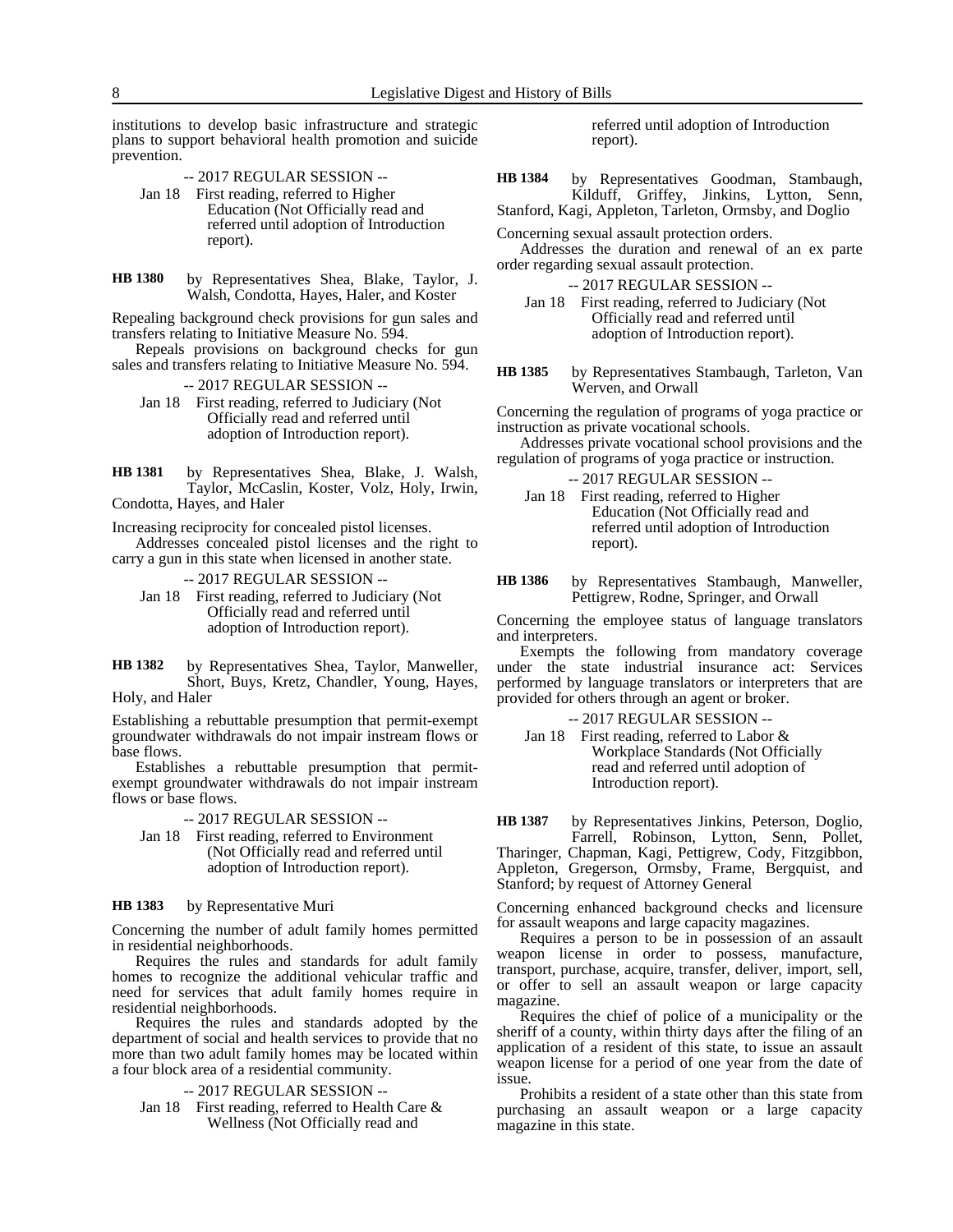-- 2017 REGULAR SESSION --

Jan 18 First reading, referred to Judiciary (Not Officially read and referred until adoption of Introduction report).

by Representatives Cody, Rodne, Harris, Macri, and Frame; by request of Governor Inslee **HB 1388**

Changing the designation of the state behavioral health authority from the department of social and health services to the health care authority and transferring the related powers, functions, and duties to the health care authority and the department of health.

Transfers the powers, duties, and functions of the department of social and health services pertaining to the behavioral health system and purchasing function of the behavioral health administration, except for oversight and management of state-run mental health institutions and licensing and certification activities, to the state health care authority to the extent necessary to carry out the purposes of this act.

Transfers the powers, duties, and functions of the department of social and health services pertaining to licensing and certification of behavioral health provider agencies and facilities, except for state-run mental health institutions, to the department of health to the extent necessary to carry out the purposes of this act.

-- 2017 REGULAR SESSION --

- Jan 18 First reading, referred to Health Care & Wellness (Not Officially read and referred until adoption of Introduction report).
- by Representatives Harris, Cody, Manweller, Jinkins, Robinson, and Gregerson **HB 1389**

Concerning dental practice and solicitation by corporations.

Addresses dental practice and solicitation by corporations.

-- 2017 REGULAR SESSION --

Jan 18 First reading, referred to Health Care & Wellness (Not Officially read and referred until adoption of Introduction report).

by Representatives Gregerson, Shea, Orwall, McBride, Ryu, Taylor, Jinkins, Goodman, **HB 1390**

Appleton, Frame, McCaslin, Holy, Stambaugh, and Haler

Concerning disclosures regarding incentivized evidence and testimony.

Requires the state, before it introduces any testimony or statement of an informant in a trial or other criminal proceeding, to disclose to the defendant certain material and information that is known by the state or reasonably available to be discovered by the state.

-- 2017 REGULAR SESSION --

Jan 18 First reading, referred to Judiciary (Not Officially read and referred until adoption of Introduction report).

by Representatives DeBolt and Orcutt **HB 1391**

Concerning a property tax exemption for land owned by a nonprofit organization and designated as a master planned location for major industrial activity.

Exempts the following from property taxation: Real property owned by a nonprofit and within an area designated as a master planned location for major industrial activity outside urban growth areas on lands formerly used or designated for surface coal mining and supporting uses.

-- 2017 REGULAR SESSION --

Jan 18 First reading, referred to Finance (Not Officially read and referred until adoption of Introduction report).

### **House Concurrent Resolutions**

by Representatives Sells, Haler, Pollet, Senn, Condotta, Stambaugh, Kilduff, Dolan, Bergquist, Stonier, Muri, Tarleton, Gregerson, Ormsby, and Ortiz-Self; by request of Workforce Training and Education Coordinating Board **HCR 4402**

Approving the 2016 state comprehensive plan for workforce training and education.

Approves the 2016 state comprehensive plan for workforce training and education.

-- 2017 REGULAR SESSION --

Jan 18 First reading, referred to Higher Education (Not Officially read and referred until adoption of Introduction report).

### **Senate Bills**

by Senators Zeiger, Rolfes, Braun, Rivers, Hunt, Wilson, Keiser, and Angel **SB 5226**

Eliminating school districts' liability for criminal misconduct of their students that occurs outside of school district custody or supervision.

Provides immunity from liability to school districts for civil damages resulting from criminal acts committed by their students that occur outside of the district's custody or supervision.

-- 2017 REGULAR SESSION --

Jan 18 First reading, referred to Law & Justice.

by Senators King, Hobbs, Hasegawa, Saldaña, and Kuderer **SB 5227**

Requiring drivers to stop for approaching other on-track equipment at railroad grade crossings.

Revises railroad grade crossing requirements regarding approaching other on-track equipment.

### -- 2017 REGULAR SESSION --

Jan 18 First reading, referred to Transportation.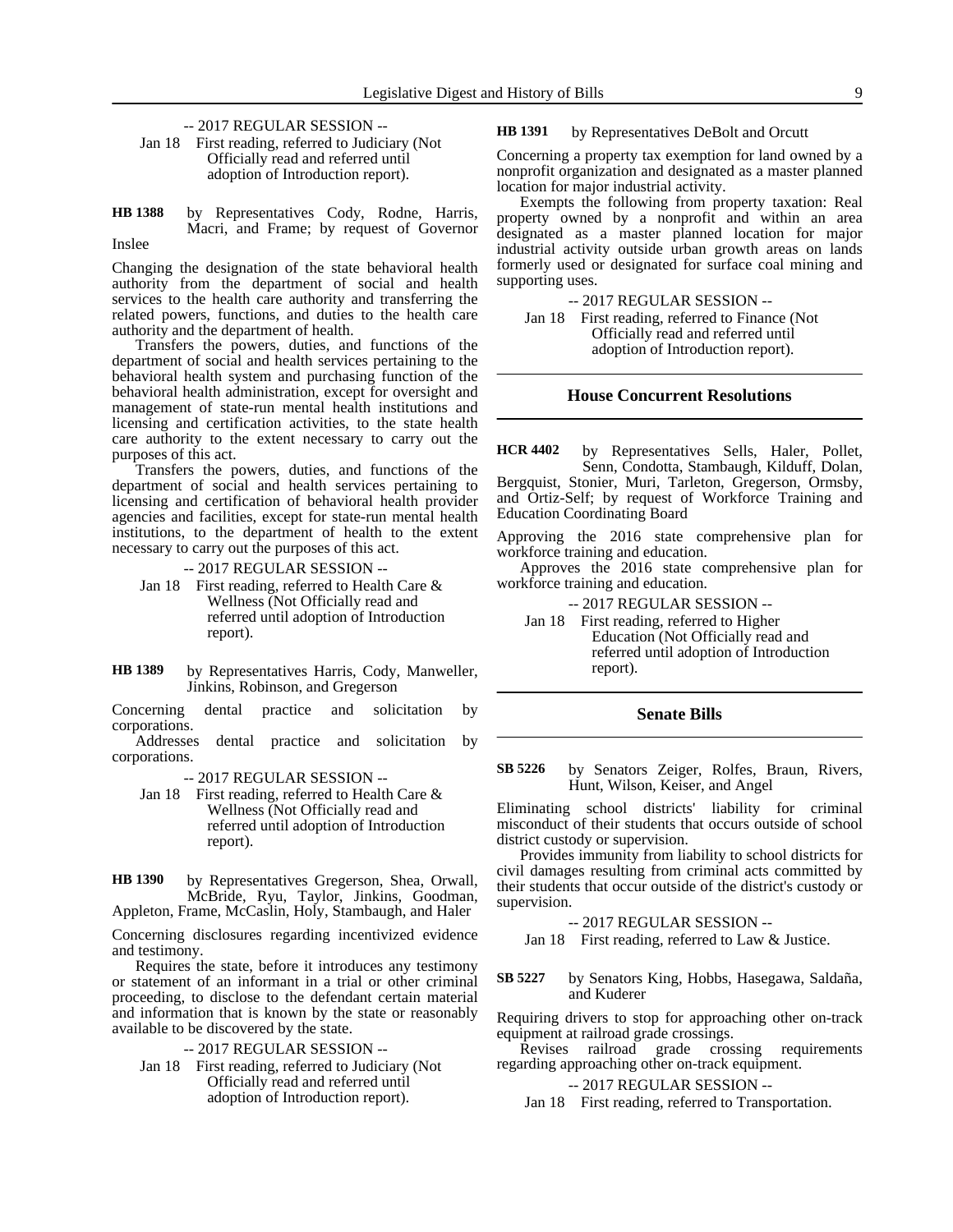by Senators Honeyford, Rivers, Fortunato, Becker, Bailey, Ericksen, Warnick, and Pearson **SB 5228**

Concerning the definition of hydraulic project in relation to the hydraulic project approval permits.

Revises the definition of "hydraulic project," for purposes of chapter 77.55 RCW (construction projects in state waters), to include work at or below the ordinary high water line.

-- 2017 REGULAR SESSION --

- Jan 18 First reading, referred to Natural Resources & Parks.
- by Senators Honeyford, Keiser, King, Conway, Chase, and Saldaña **SB 5229**

Authorizing theaters with more than four screens to obtain a license to sell beer and wine.

Changes requirements for a theater license to sell beer and/or wine by removing the requirement of a theater to have at least four screens.

- -- 2017 REGULAR SESSION --
- Jan 18 First reading, referred to Commerce, Labor & Sports.

by Senators Wilson, Palumbo, Braun, Mullet, Baumgartner, Takko, Brown, Keiser, King, Miloscia, Chase, Walsh, Warnick, Hobbs, Angel, Becker, Hasegawa, Hawkins, Padden, O'Ban, Sheldon, and Bailey **SB 5230**

Concerning licensing and regulatory requirements of small business owners.

Requires the attorney general to review the administrative procedure act, as well as related administrative rules, similar statutes, and case law, to identify the current rights and protections afforded to small business owners selected for agency enforcement actions including inspections, audits, site visits, or record review.

Requires the department of agriculture, department of ecology, employment security department, department of labor and industries, department of revenue, and state fire marshal to: (1) Review provisions of their governing statutes, administrative rules, policy statements, guidance, and directives to identify the current rights and protections afforded to small business owners that are selected for inspection, audit, or other enforcement action by the agency; and

(2) No later than August 31, 2017, provide the attorney general with certain information.

Expires December 31, 2017.

-- 2017 REGULAR SESSION --

Jan 18 First reading, referred to Commerce, Labor & Sports.

#### by Senators Keiser, Kuderer, Conway, Hasegawa, and Saldaña **SB 5231**

Concerning notice of charity care availability at time of billing and collection.

Addresses health data and charity care provisions with regard to requirements of billing statements, other written communications, and oral communications concerning billing or collection of a hospital bill.

### -- 2017 REGULAR SESSION --

Jan 18 First reading, referred to Health Care.

by Senators Brown, Palumbo, Walsh, Dansel, Takko, Chase, and Sheldon **SB 5232**

Allowing incremental electricity produced as a result of efficiency improvements to hydroelectric generation projects whose energy output is marketed by the Bonneville power administration to qualify as an eligible renewable resource under the energy independence act.

Revises the definition of "eligible renewable resource," for purposes of the energy independence act, to include: (1) That portion of incremental electricity produced as a result of efficiency improvements attributable to a qualifying utility's share of the electricity output from hydroelectric generation projects whose energy output is marketed by the Bonneville power administration where the additional generation does not result in new water diversions or impoundments; and

(2) The environmental attributes, including renewable energy credits, from (1) above, transferred to investorowned utilities pursuant to the Bonneville power administration's residential exchange program.

Authorizes a qualifying utility to use eligible renewable resources identified in  $(1)$  and  $(2)$  above to meet its compliance obligation.

-- 2017 REGULAR SESSION -- Jan 18 First reading, referred to Energy, Environment & Telecommunications.

### by Senators Mullet, Palumbo, Rivers, and Wilson **SB 5233**

Concerning the employee status of language translators and interpreters.

Exempts the following from mandatory coverage under the state industrial insurance act: Services performed by language translators or interpreters that are provided for others through an agent or broker.

-- 2017 REGULAR SESSION -- Jan 18 First reading, referred to Commerce, Labor & Sports.

by Senators Mullet, Palumbo, Rivers, Liias, Wilson, and Kuderer **SB 5234**

Requiring establishment of a systemwide credit policy regarding AP exams.

Requires the student achievement council to establish an evidence-based systemwide policy for granting undergraduate course credits to students who have earned minimum scores of three on AP exams.

-- 2017 REGULAR SESSION --

Jan 18 First reading, referred to Higher Education.

#### by Senator Takko **SB 5235**

Withdrawing territory from a cemetery district.

Allows the territory within a cemetery district to be withdrawn from the district.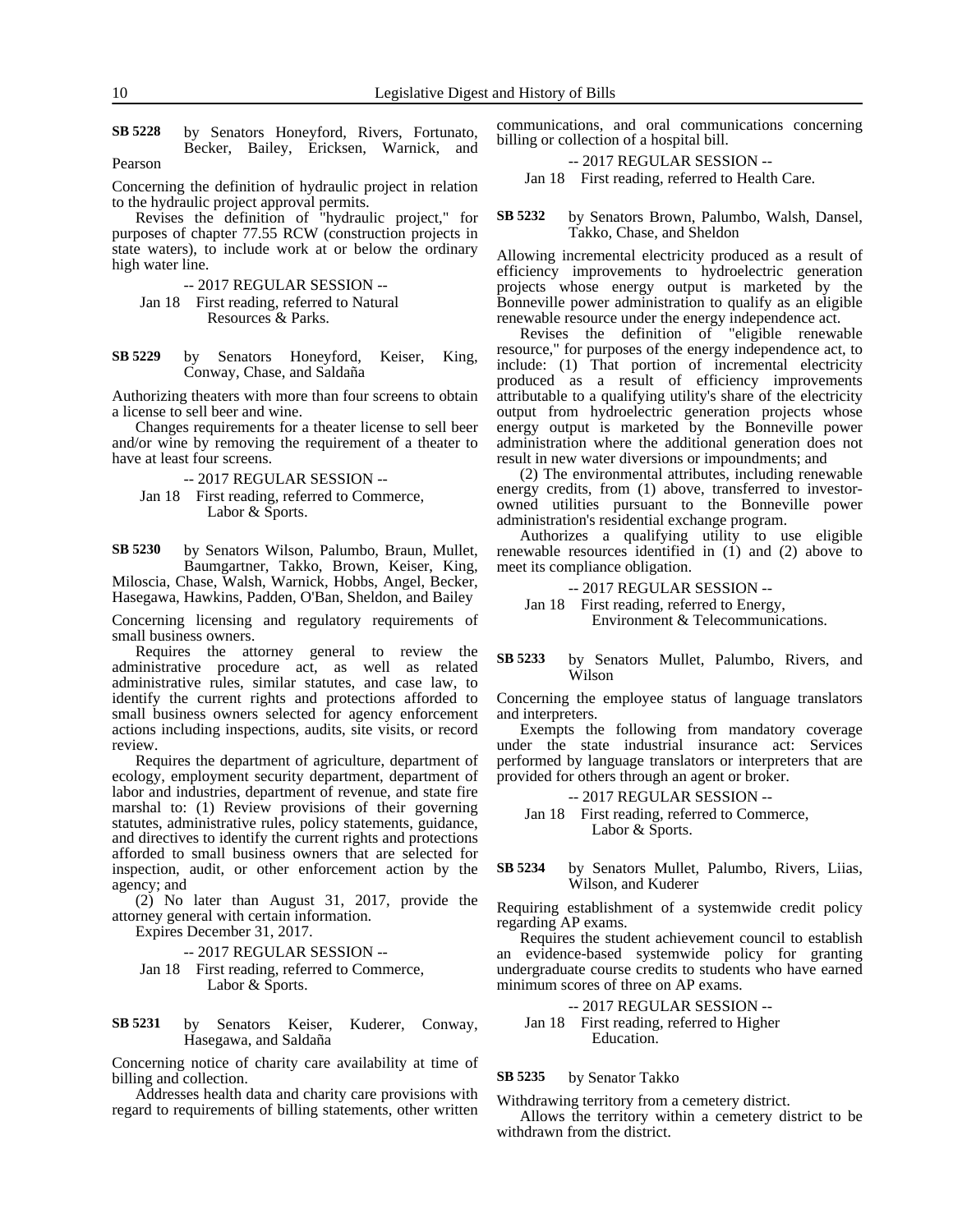-- 2017 REGULAR SESSION -- Jan 18 First reading, referred to Local Government.

by Senators Zeiger, Fain, Rolfes, Warnick, Rivers, Liias, Angel, Keiser, Kuderer, and Hunt **SB 5236**

Creating the civic learning public-private partnership.

Creates a civic learning public-private partnership to ensure that students in K-12 schools and expanded learning opportunities are equipped with the knowledge and skills to engage effectively in government as citizens.

Creates the Washington civic learning public-private partnership account.

Makes an appropriation from the general fund to the office of the superintendent of public instruction for the purposes of this act.

### -- 2017 REGULAR SESSION --

Jan 18 First reading, referred to Early Learning & K-12 Education.

by Senators Bailey, Wilson, Chase, Rivers, Keiser, Rolfes, Zeiger, and Kuderer; by request of Workforce Training and Education Coordinating Board **SB 5237**

Updating workforce investment act references and making no substantive changes.

Makes nonsubstantive changes and updates workforce investment act references.

-- 2017 REGULAR SESSION -- Jan 18 First reading, referred to Higher Education.

by Senators Warnick, Becker, Wellman, Rolfes, Zeiger, Angel, Chase, Hasegawa, and Sheldon **SB 5238**

Requiring that cursive writing be taught in common schools.

Requires a school district board of directors, when it reviews or adopts its English language arts curriculum, to incorporate curricula to teach cursive writing.

Requires common schools to teach cursive writing.

### -- 2017 REGULAR SESSION --

Jan 18 First reading, referred to Early Learning & K-12 Education.

by Senators Warnick, Takko, Ericksen, Becker, Walsh, Angel, Wilson, Schoesler, Honeyford, Pearson, Brown, Padden, and Wellman **SB 5239**

Ensuring that water is available to support development.

Ensures that water is available to support development by revising the law that was under review by the state supreme court in *Whatcom County v. Western Washington Growth Management Hearings Board* (No. 91475-3, October 6, 2016), also known as the Hirst opinion, to make certain that prospective application of the law is not controlled by the Hirst opinion.

-- 2017 REGULAR SESSION --

Jan 18 First reading, referred to Agriculture, Water, Trade & Economic Development.

by Senators Mullet, Zeiger, Rivers, Angel, Takko, Hasegawa, Warnick, Wilson, Chase, Liias, Kuderer, and Sheldon **SB 5240**

Increasing gradually the local government share of excess liquor revenues.

Removes the statutory cap on excess liquor revenues and gradually returns the distributions to cities and counties.

-- 2017 REGULAR SESSION --

Jan 18 First reading, referred to Ways & Means.

by Senators Carlyle, O'Ban, Darneille, Hasegawa, and Wellman **SB 5241**

Concerning the educational success of youth in foster care.

Eliminates academic and nonacademic barriers and changes requirements of school districts with regard to the educational success of youth in foster care.

-- 2017 REGULAR SESSION -- Jan 18 First reading, referred to Early Learning & K-12 Education.

by Senators Fain and Mullet **SB 5242**

Concerning permissible activities by insurers or insurance producers with customers and potential customers.

Allows certain insurers and insurance producers to offer or provide goods or services for free or for less than fair market value as long as receipt of the goods or services is not contingent upon the purchase of insurance.

```
-- 2017 REGULAR SESSION --
Jan 18 First reading, referred to Financial 
          Institutions & Insurance.
```
by Senators Dansel, Walsh, Hunt, and Takko **SB 5243**

Concerning certain public facilities district's authorization to acquire, construct, own, remodel, maintain, equip, reequip, repair, finance, and operate one or more recreational facilities other than a ski area with voter approval.

Authorizes a public facilities district, created by a city or town that participated in the creation of an additional public facilities district, to acquire, construct, own, remodel, maintain, equip, reequip, repair, finance, and operate one or more recreational facilities, other than a ski area, after obtaining voter approval to fund each recreational facility.

-- 2017 REGULAR SESSION -- Jan 18 First reading, referred to Local Government.

by Senators O'Ban, Hobbs, Takko, and Wilson **SB 5244**

Concerning the means of communication between a buyer or lessee and an auto dealer during the "bushing" period.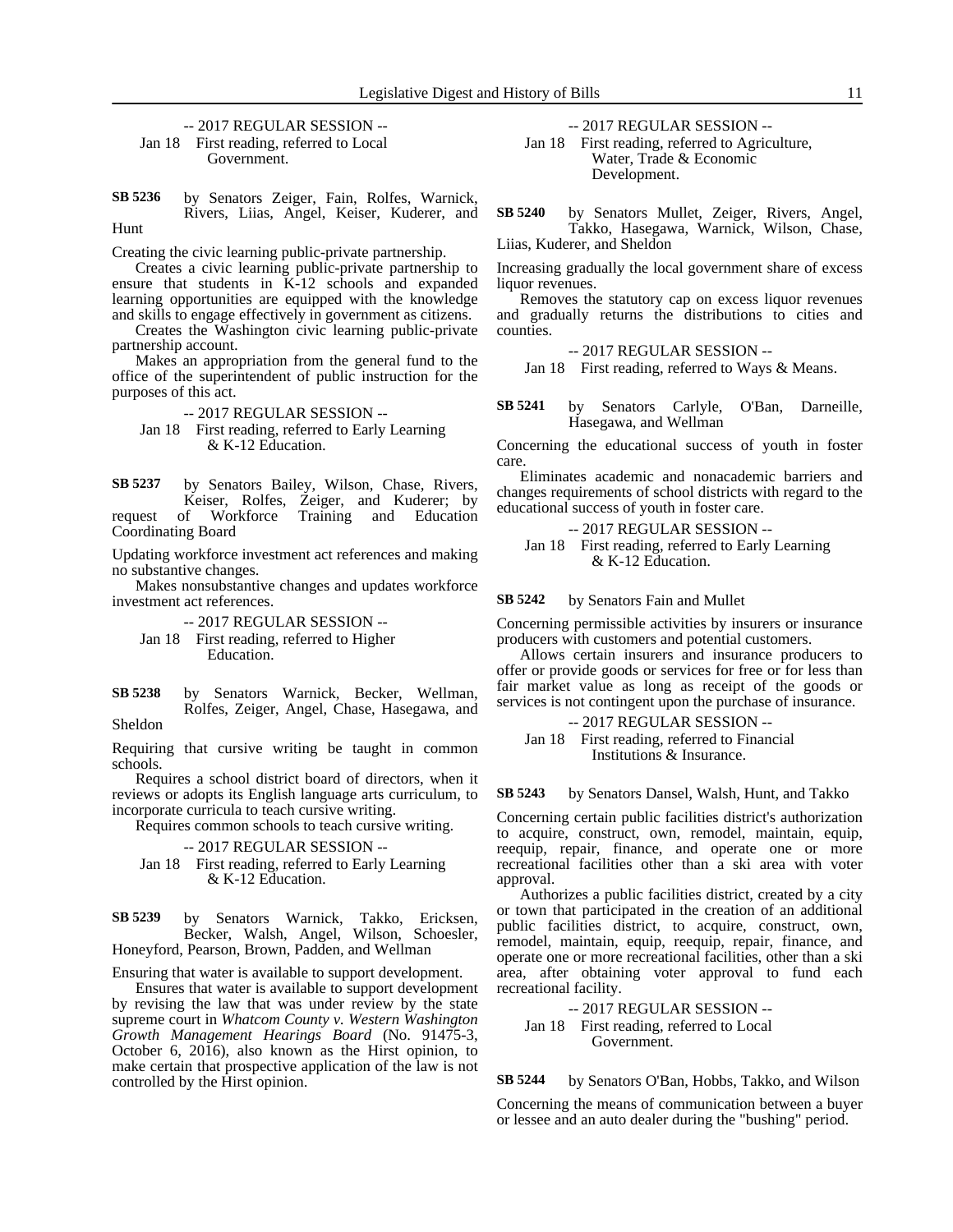Revises auto dealer provisions with regard to communication options between a buyer or lessee and an auto dealer during the bushing period.

-- 2017 REGULAR SESSION -- Jan 18 First reading, referred to Transportation.

#### by Senators Hobbs, Bailey, and Fortunato **SB 5245**

Defining veteran for the purpose of receiving certain benefits.

Revises the definition of "veteran," for the purpose of receiving certain benefits, to include a person who is in receipt of separation orders or documents that characterize his or her service as honorable.

### -- 2017 REGULAR SESSION --

Jan 18 First reading, referred to State Government.

by Senators Zeiger, Billig, Fain, Mullet, Chase, and Kuderer; by request of Department of Early Learning **SB 5246**

Concerning the department of early learning's access to records and personal information for purposes of determining character and suitability of child care workers and individuals who have unsupervised access to children in child care settings.

Gives access to records and personal information to the department of early learning for determining character and suitability of child care workers and individuals who have unsupervised access to children in child care settings.

### -- 2017 REGULAR SESSION -- Jan 18 First reading, referred to Early Learning & K-12 Education.

by Senators Zeiger, Mullet, Fain, Billig, Chase, and Kuderer; by request of Department of Early Learning **SB 5247**

Updating certain department of early learning advising and contracting mechanisms to reflect federal requirements, legislative mandates, and planned system improvements.

Updates certain advising and contracting mechanisms of the department of early learning to reflect federal requirements, legislative mandates, and planned system improvements.

-- 2017 REGULAR SESSION --

- Jan 18 First reading, referred to Early Learning & K-12 Education.
- by Senators Rivers, Cleveland, Becker, Carlyle, and Kuderer **SB 5248**

Concerning persons to whom the department of health may provide prescription monitoring program data.

Expands the list of persons to whom the department of health may provide prescription monitoring program data.

### -- 2017 REGULAR SESSION --

Jan 18 First reading, referred to Health Care.

- by Senators Keiser, Conway, Saldaña, Hasegawa, Chase, Kuderer, and Hunt **SB 5249**
- Providing damages for wage theft.

Increases the monetary penalty for wage theft.

- -- 2017 REGULAR SESSION --
- Jan 18 First reading, referred to Commerce, Labor & Sports.

by Senators Keiser, Rivers, and Hasegawa **SB 5250**

Concerning amendments to bylaws of a condominium association.

Revises the condominium act with regard to voting requirements when amending the bylaws of the association.

-- 2017 REGULAR SESSION --

Jan 18 First reading, referred to Financial Institutions & Insurance.

#### by Senators Takko, Warnick, Rolfes, McCoy, Zeiger, and Chase **SB 5251**

Concerning tourism marketing.

Establishes the statewide tourism marketing act.

Creates the Washington tourism marketing authority to act as a business management organization on behalf of the citizens of the state to manage financial resources and contract for statewide tourism marketing services.

Requires the joint legislative audit and review committee to conduct an evaluation of the performance of the authority to determine the extent to which the authority has contributed to the growth of the tourism industry and economic development of the state.

Creates the statewide tourism marketing account.

-- 2017 REGULAR SESSION --

Jan 18 First reading, referred to Commerce, Labor & Sports.

by Senators Angel and Wilson **SB 5252**

Addressing the effectiveness of document recording fee surcharge funds that support homeless programs.

Requires the department of commerce to work in consultation with the interagency council on homelessness, the affordable housing advisory board, and the state advisory council on homelessness to develop performance measures that address the limitations of the annual point-in-time count on measuring the effectiveness of the document recording fee surcharge funds in supporting homeless programs.

Requires the joint legislative audit and review committee to review how the surcharge fees are expended to address homelessness, including a review of the related program performance measures and targets.

-- 2017 REGULAR SESSION --

- Jan 18 First reading, referred to Human Services, Mental Health & Housing.
- by Senators Cleveland, Rivers, Kuderer, Keiser, Conway, Becker, and Hasegawa **SB 5253**

Addressing the Washington state health insurance pool.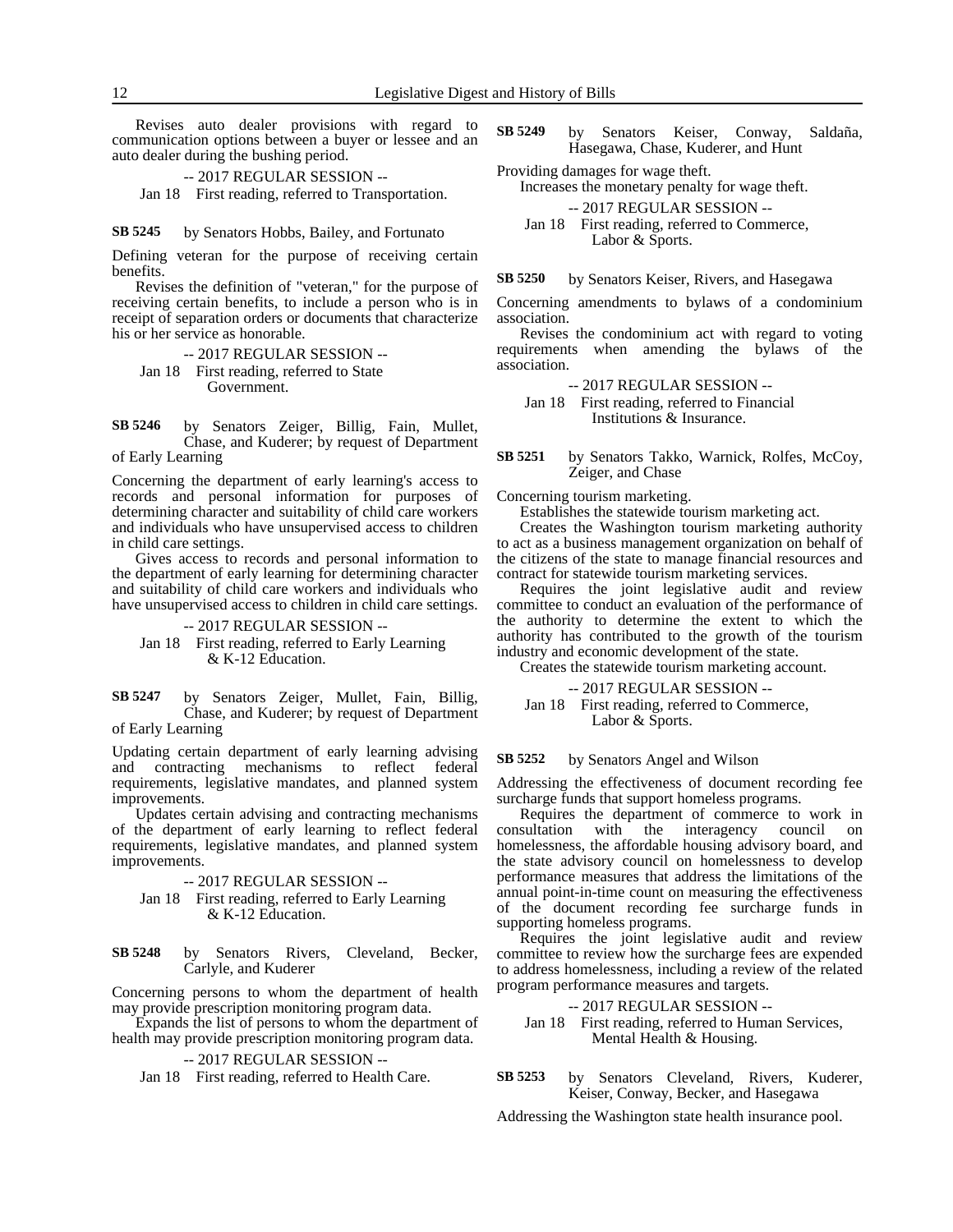Removes certain December 2017 dates with regard to eligibility for, and cancellation and discontinuing of, Washington state health insurance pool coverage.

-- 2017 REGULAR SESSION --

Jan 18 First reading, referred to Health Care.

by Senators Fain, Palumbo, Zeiger, Angel, Hobbs, and Mullet **SB 5254**

Ensuring adequacy of buildable lands and zoning in urban growth areas and providing funding for low-income housing and homelessness programs.

Provides funding for low-income housing and homelessness programs and ensures adequacy of buildable lands and zoning in urban growth areas.

-- 2017 REGULAR SESSION -- Jan 18 First reading, referred to Local Government.

by Senators Padden and Hasegawa **SB 5255**

Concerning seizure and forfeiture reporting.

Revises the uniform controlled substances act with regard to the recordkeeping of a seizing agency about property seized and forfeited under state law and agreements with federal agencies.

-- 2017 REGULAR SESSION --

Jan 18 First reading, referred to Law & Justice.

by Senators Fain, Pedersen, Zeiger, Palumbo, Miloscia, Frockt, Darneille, Chase, Kuderer, and Hunt **SB 5256**

Concerning sexual assault protection orders.

Addresses the duration and renewal of an ex parte order regarding sexual assault protection.

-- 2017 REGULAR SESSION --

Jan 18 First reading, referred to Law & Justice.

by Senators Kuderer, Palumbo, and Billig **SB 5257**

Including referred and diverted youth in establishing community juvenile accountability program guidelines.

Requires the guidelines established by the juvenile rehabilitation administration for certain programs to target referred and diverted youth.

-- 2017 REGULAR SESSION --

- Jan 18 First reading, referred to Human Services, Mental Health & Housing.
- by Senators Zeiger, Fain, Mullet, Rolfes, Chase, Kuderer, and Hunt **SB 5258**

Creating the Washington academic, innovation, and mentoring (AIM) program.

Establishes the Washington academic, innovation, and mentoring (AIM) program act.

Creates the Washington academic, innovation, and mentoring program to enable eligible neighborhood youth development entities to provide out-of-school time programs for youth six to eighteen years of age.

### -- 2017 REGULAR SESSION --

Jan 18 First reading, referred to Early Learning & K-12 Education.

by Senators Rivers, Cleveland, Darneille, Fain, and Keiser; by request of Governor Inslee **SB 5259**

Changing the designation of the state behavioral health authority from the department of social and health services to the health care authority and transferring the related powers, functions, and duties to the health care authority and the department of health.

Transfers the powers, duties, and functions of the department of social and health services pertaining to the behavioral health system and purchasing function of the behavioral health administration, except for oversight and management of state-run mental health institutions and licensing and certification activities, to the state health care authority to the extent necessary to carry out the purposes of this act.

Transfers the powers, duties, and functions of the department of social and health services pertaining to licensing and certification of behavioral health provider agencies and facilities, except for state-run mental health institutions, to the department of health to the extent necessary to carry out the purposes of this act.

-- 2017 REGULAR SESSION --

Jan 18 First reading, referred to Health Care.

by Senator Warnick **SB 5260**

Concerning the continuation of tax preferences supporting the solar silicon manufacturing industry.

Delays the expiration of tax preferences supporting the solar silicon manufacturing industry.

-- 2017 REGULAR SESSION --

Jan 18 First reading, referred to Ways & Means.

by Senator Warnick **SB 5261**

Concerning irrigation district authority.

Modifies provisions relating to the authority of an irrigation district.

-- 2017 REGULAR SESSION --

Jan 18 First reading, referred to Energy, Environment & Telecommunications.

by Senators King and Hobbs **SB 5262**

Modifying the weight limitation for certain vessels exempt from the pilotage act.

Authorizes the board of pilotage commissioners to grant an exemption, from the provisions of the pilotage act, to a vessel that the board finds is: (1) A small passenger vessel that is not more than one thousand three hundred gross tons (international), does not exceed two hundred feet in overall length, and is operated exclusively in the waters of the Puget Sound pilotage district and lower British Columbia; or

(2) A yacht that is not more than one thousand three hundred gross tons (international) and does not exceed two hundred feet in overall length.

-- 2017 REGULAR SESSION --

Jan 18 First reading, referred to Transportation.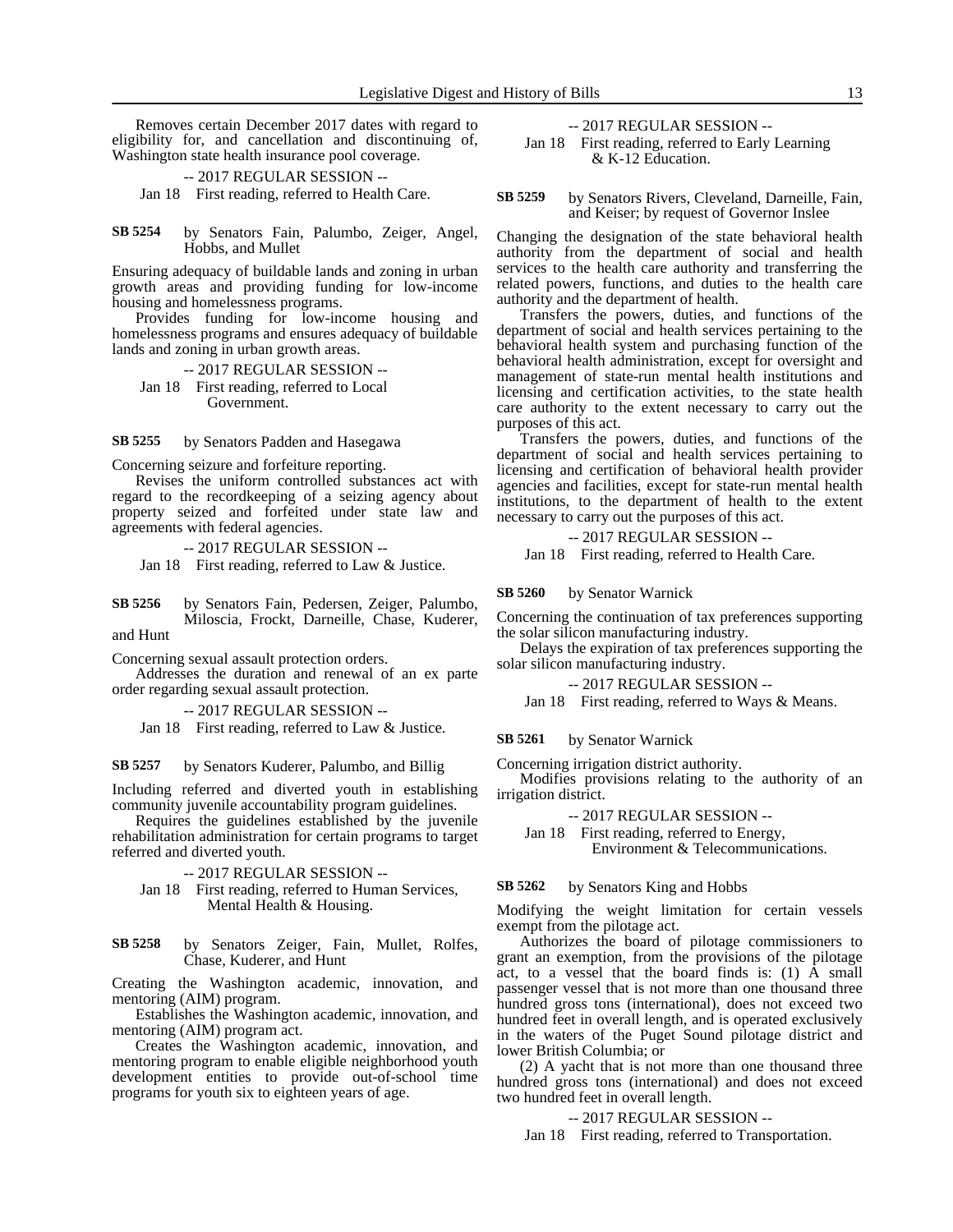by Senator Warnick **SB 5263**

Concerning the procurement of seeds by state agencies.

Requires agencies, when purchasing seed, to require suppliers of the seed to ensure the identity and purity of the seed through appropriate testing performed by the department of agriculture or certain other agencies to ensure the identity and purity of the seed.

-- 2017 REGULAR SESSION -- Jan 18 First reading, referred to Agriculture, Water, Trade & Economic Development.

#### by Senators Rivers and Conway **SB 5264**

Concerning virtual currency.

Prohibits a marijuana producer, processor, or retail outlet from paying with or accepting virtual currency for the purchase or sale of marijuana or marijuana products.

-- 2017 REGULAR SESSION --

Jan 18 First reading, referred to Commerce, Labor & Sports.

by Senators Rivers, Wellman, Warnick, Hobbs, McCoy, Mullet, Takko, Keiser, Ranker, Chase, and Hasegawa **SB 5265**

Concerning authorization for projects and appropriating funds recommended by the public works board.

Addresses project loans recommended by the public works board.

-- 2017 REGULAR SESSION --

Jan 18 First reading, referred to Ways & Means.

by Senators O'Ban, Pedersen, Angel, and Darneille **SB 5266**

Modifying theft of rental, leased, lease-purchased, or loaned property provisions.

Includes in the crime of theft of rental, leased, leasepurchased, or loaned property, when a person who has control of personal property under a written rental agreement intentionally holds the property beyond the expiration of the rental period without the effective consent of the owner of the property, depriving the owner of the property of its use in further rentals.

-- 2017 REGULAR SESSION --

Jan 18 First reading, referred to Law & Justice.

by Senators Hunt, Mullet, Chase, Darneille, Ranker, Wellman, McCoy, Nelson, Liias, Billig, Palumbo, Keiser, Saldaña, Kuderer, Conway, Rolfes, Carlyle, Cleveland, Hasegawa, Hobbs, Pedersen, Takko, and Frockt **SB 5267**

Enacting the Washington voting rights act.

Establishes the Washington voting rights act of 2017.

-- 2017 REGULAR SESSION --

Jan 18 First reading, referred to State Government.

by Senators Takko, Chase, Warnick, Schoesler, King, Sheldon, Saldaña, Cleveland, Pearson, Honeyford, Hawkins, Wilson, Becker, and Hasegawa **SB 5268**

Concerning notice to the licensee before a concealed pistol license expires.

Requires the department of licensing to send notice of a concealed pistol license expiration to a licensee's e-mail address within sixty days before the expiration of the license if the licensee provides an e-mail address at the time of license application.

-- 2017 REGULAR SESSION --

Jan 18 First reading, referred to Law & Justice.

by Senators Warnick, Honeyford, Takko, and Chase; by request of Department of Ecology **SB 5269**

Concerning WAC 173-563-020(4) and 173-531A-060 regarding the processing of applications for Columbia river water right permits to clarify legislative intent to ensure that the rules can be implemented as written.

Authorizes the department of ecology to also act on water right applications requesting permits for the use of water that is not associated with water supplies secured through the development of new storage facilities under subsections (1) through (4) of section 1 of this act.

-- 2017 REGULAR SESSION --

Jan 18 First reading, referred to Agriculture, Water, Trade & Economic Development.

by Senators Hawkins, Takko, and Pearson; by request of Department of Natural Resources **SB 5270**

Concerning expiration dates affecting the department of natural resources' contract harvesting program.

Addresses certain expiration dates affecting the department of natural resources' contract harvesting program.

-- 2017 REGULAR SESSION --

Jan 18 First reading, referred to Natural Resources & Parks.

by Senators Hobbs and King; by request of Department of Licensing **SB 5271**

Aligning existing definitions and practices to establish a uniform process for updating addresses of record and make conforming amendments to statutes administered by the department of licensing.

Establishes a uniform process for updating addresses of record and makes conforming amendments to statutes administered by the department of licensing by aligning existing definitions and practices.

-- 2017 REGULAR SESSION -- Jan 18 First reading, referred to Transportation.

by Senators Saldaña, Hasegawa, Ranker, Chase, Hunt, Darneille, Wellman, Keiser, **SB 5272**

Cleveland, Takko, and Kuderer Vacating convictions arising from offenses committed as a result of being a victim of trafficking, promoting